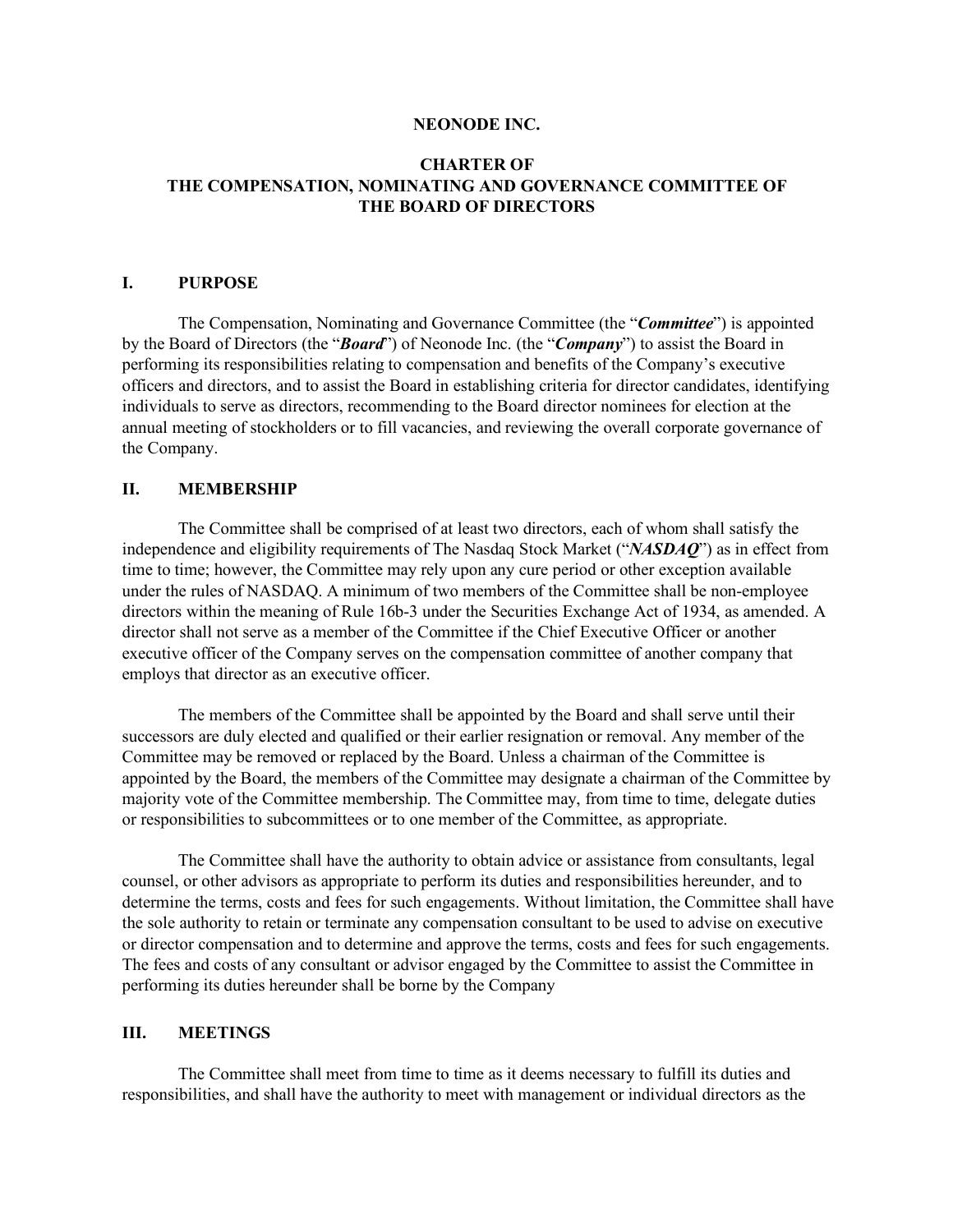Committee deems appropriate. The Committee shall maintain written minutes of its meetings, which minutes shall be filed with the minutes of the meetings of the Board.

A majority of the members shall represent a quorum of the Committee, and, if a quorum is present, any action approved by at least a majority of the members present shall represent the valid action of the Committee. The Chief Executive Officer shall not be present during any deliberations or voting by the Committee relating to his or her compensation.

### **IV. DUTIES AND RESPONSIBILITIES**

To fulfill its purpose, the Committee shall:

# A. Compensation and Benefits

1. Review and approve all compensation for the Chief Executive Officer, including incentive-based and equity-based compensation.

2. Review and approve annual performance objectives and goals relevant to compensation for the Chief Executive Officer and evaluate the performance of the Chief Executive Officer in light of these goals and objectives.

3. Consider, in determining the long-term incentive component of compensation for the Chief Executive Officer, the Company's performance, the value of similar incentive awards to chief executive officers at comparable companies, and the awards given to the Company's Chief Executive Officer in past years.

4. Review and approve salaries, incentive and equity awards for other executive officers.

5. Review and approve incentive-based or equity-based compensation plans in which the Company's executive officers participate.

6. Approve all employment, severance or change-in-control agreements, special or supplemental benefits, or provisions including the same, applicable to executive officers.

7. Review and advise the Board from time to time concerning both regional and industry-wide compensation practices and trends in order to assess the adequacy and competitiveness of the Company's executive compensation programs among comparable companies in the Company's industry.

8. Review and propose to the Board from time to time changes in director and committee member compensation and director retirement policies.

9. Prepare the report on executive compensation if required by the rules of the Securities and Exchange Commission (the "*SEC*") to be included in the Company's annual proxy statement.

10. Review and discuss with management the Compensation Discussion and Analysis (the "**CD&A**") if required to be or otherwise is included in the Company's annual proxy statement by the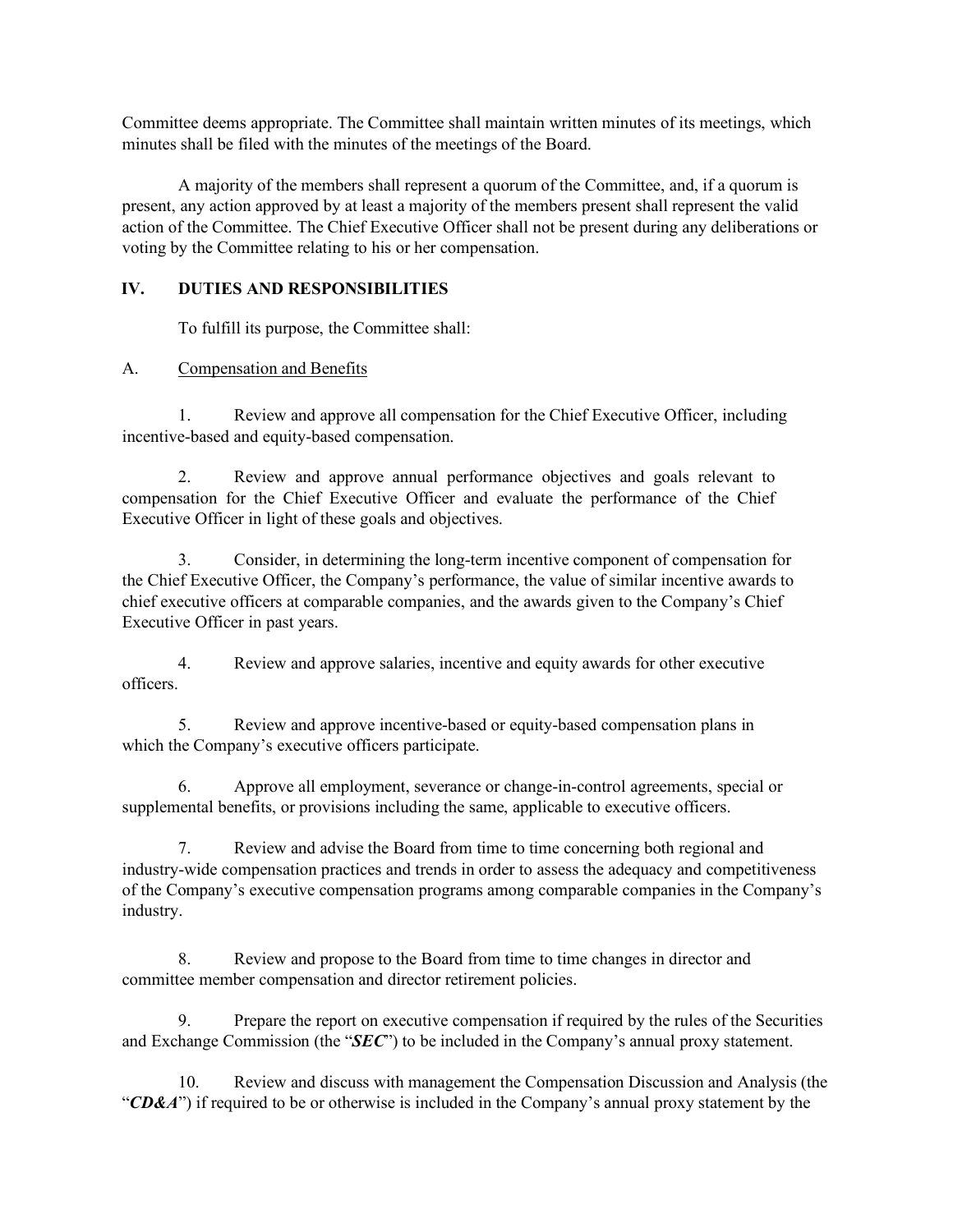rules of the SEC, and, based on such review and discussion, determine whether or not to recommend to the Board that the CD&A be so included.

11. Exercise the authority of the Board with respect to oversight and administration of the Company's stock-based and other incentive compensation plans.

# B. Nominating

1. If requested by the Board, determine criteria for selecting new directors, including desired board skills and attributes, and identify and actively seek individuals qualified to become directors.

2. Recommend to the Board nominees for election to, or to fill vacancies on, the Board, except that if the Company is at any time legally required by contract or otherwise to provide any third party with the ability to nominate a director, the Committee need not recommend such nomination, unless required by contract or requested by the Board.

3. Consider any nominations of director candidates validly made by stockholders.

4. If requested by the Board, review and make recommendations to the Board concerning qualifications, appointment and removal of committee members.

# C. Governance

1. Review the Company's Code of Business Conduct and Code of Ethics periodically and recommend to the Board changes to such Code of Business Conduct and Code of Ethics as the Committee deems appropriate.

2. If requested by the Board, assist the Board in developing criteria for the evaluation of Board and committee performance, and in its evaluation of the performance of the Board and each committee of the Board.

3. Review the Company's Bylaws periodically and recommend to the Board changes to such Bylaws as the Committee deems appropriate.

4. If requested by the Board, develop orientation materials for new directors and corporate governance-related continuing education for all Board members.

D. Miscellaneous

1. Review and reassess the adequacy of this Charter, as and when deemed appropriate by the Committee, and recommend any proposed changes to the Board.

2. Review its performance periodically at the Committee's discretion.

3. Report to the Board on the Committee's activities, recommendations and conclusions, as appropriate.